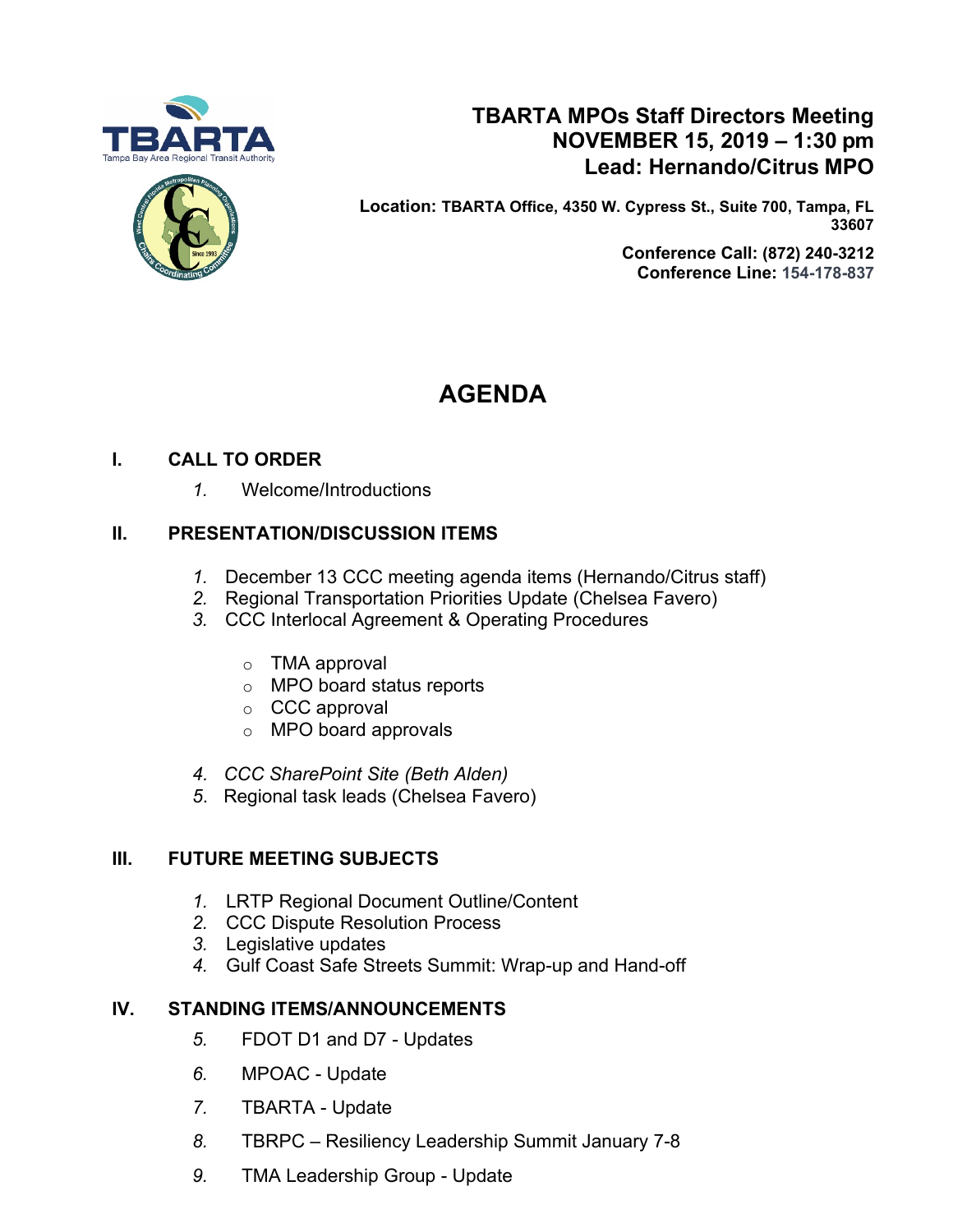# **V. ADJOURN**

**Next Meeting: Date/Time: December 13, 2019** at 10:00 a.m. **Location**: Brooksville Woman's' Club 131 S. Main St. Brooksville, FL 34601 **Lead:** Hernando/Citrus MPO

# **Attachments:**

- **2020 Draft Priority Project**
- **2020 Meeting Calendar**
- **Interlocal Agreement 5th Amendment (draft)**
- **Operating Procedures Revisions (draft)**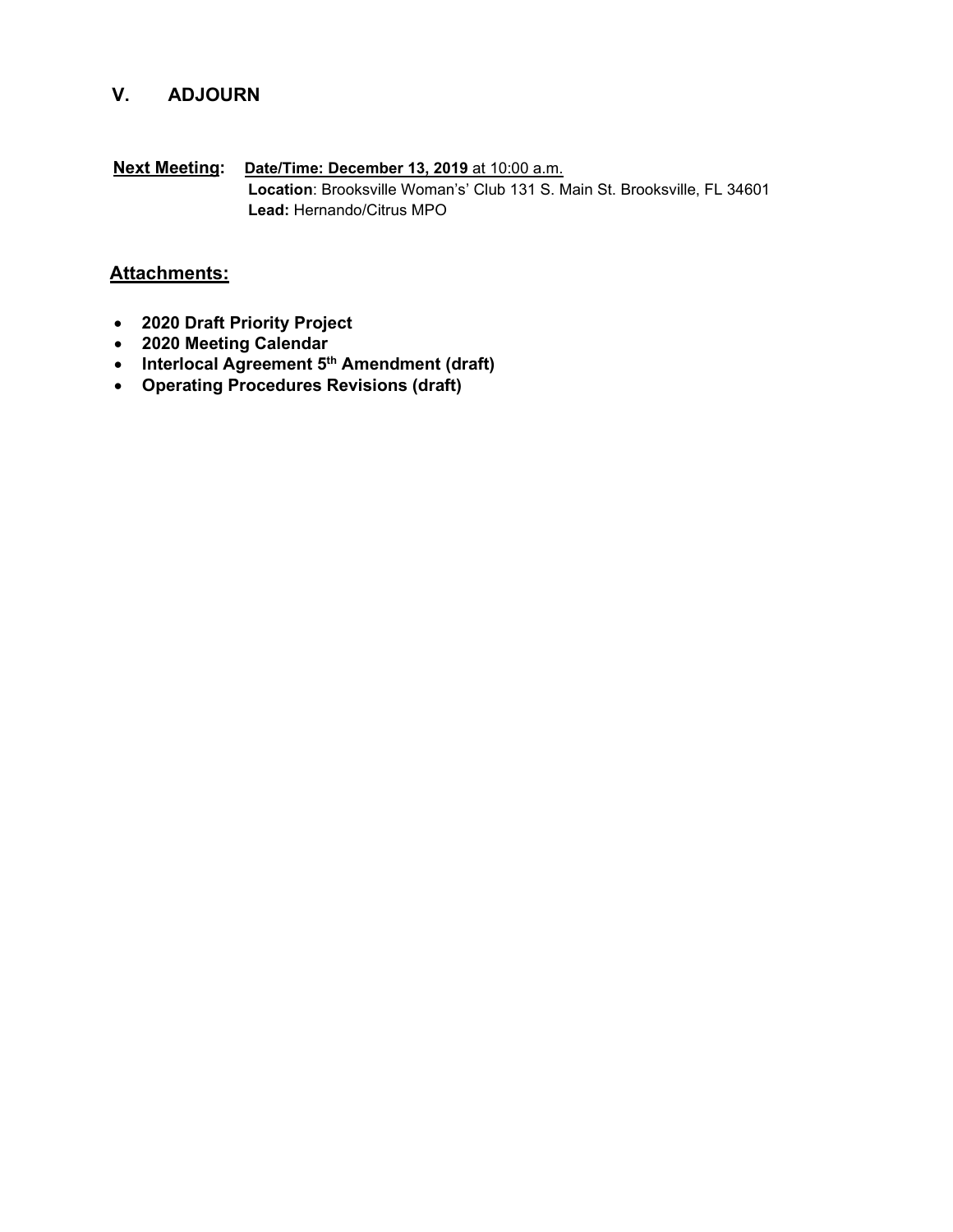

 *Metropolitan Planning Organizations Chairs Coordinating Committee*

2020 DRAFT Regional Transportation Priority Projects

Hernando/Citrus MPO I Hillsborough MPO I Forward Pinellas

Pasco County MPO I Polk TPO I Sarasota/Manatee MPO

Funded Regional Priorities

- **❖ Howard Frankland Bridge Replacement**
- ❖ Gateway Expressway
- ❖ I-75 interchange at Overpass (Phase I)
- ◆ I-275 Express Lanes from I-375 to Gandy Blvd.
- $\diamondsuit$  I-75 Interchange at Big Bend Road
- **❖** Suncoast Parkway 2 Expansion
- **❖ TBARTA Regional Transit Development Plan**
- **❖** I-275/SR 60/Westshore Interchange

Top Priorities for the Greater Tampa Bay Region

- ❖ I-75 Interchange at Gibsonton
- ❖ I-75 Interchange at Overpass (Phase II)
- Central Avenue Bus Rapid Transit
- $*$  **I-275 Operational Improvements north of downtown Tampa**
- ◆ Central Polk Parkway Segment 1
- ❖ US 41 from SR44 to SR200
- ◆ Sarasota/Manatee Priority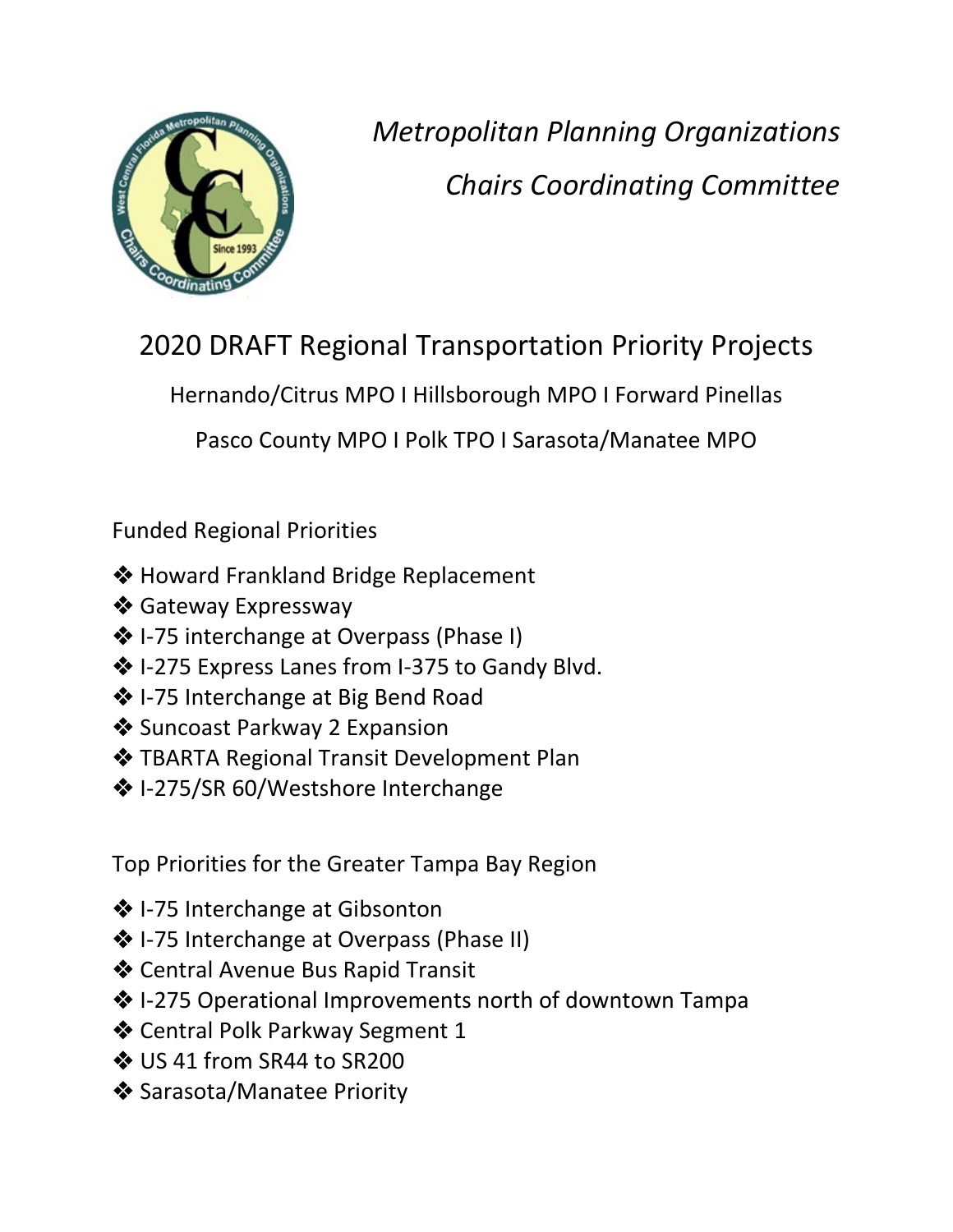| CCC                                     | Sarasota/Manatee MPO            |                                                     |                                                                                                       | Polk TPO                                            |                                                        |                                                                                                                             | <b>Forward Pinellas</b>         |                                                             |                                                                                        | <b>Hillsborough MPO</b>                                                   |                                                                 |                                                                                                      |
|-----------------------------------------|---------------------------------|-----------------------------------------------------|-------------------------------------------------------------------------------------------------------|-----------------------------------------------------|--------------------------------------------------------|-----------------------------------------------------------------------------------------------------------------------------|---------------------------------|-------------------------------------------------------------|----------------------------------------------------------------------------------------|---------------------------------------------------------------------------|-----------------------------------------------------------------|------------------------------------------------------------------------------------------------------|
| Lead                                    | Jan                             | Feb                                                 | March                                                                                                 | April                                               | May                                                    | June                                                                                                                        | July                            | August                                                      | September                                                                              | October                                                                   | November                                                        | December 4, 2020                                                                                     |
|                                         | 17 <sub>th</sub>                | 21st                                                | 20 <sup>th</sup>                                                                                      | 17th                                                | 15th                                                   | 19th                                                                                                                        | 17th                            | 21st                                                        | 25th                                                                                   | 16th                                                                      | 13th                                                            | 11th                                                                                                 |
| Meetings                                | Directors                       | <b>Directors</b>                                    | <b>Directors</b>                                                                                      | Directors                                           | <b>Directors</b>                                       | <b>Directors</b>                                                                                                            | <b>Directors</b>                | <b>Directors</b>                                            | <b>Directors</b>                                                                       | <b>Directors</b>                                                          | <b>Directors</b>                                                | <b>Directors</b>                                                                                     |
|                                         |                                 | <b>TRIP</b><br><b>MUT</b>                           | 6th (Pasco hosts)<br>TMALG 9:30-11:30<br>Tri-BPAC 11:30-1:30                                          | <b>TRIP</b><br><b>MUT</b>                           |                                                        | 5th (Polk hosts)<br>TMALG 9:30-11<br>CCC 11-Noon<br>CCC + Ctrl FL All. 12-2                                                 |                                 |                                                             | 18th (Pinellas hosts)<br>TMALG 9:30-11:30<br>Tri-LCB 11:30-1:30                        | <b>MUT</b>                                                                |                                                                 | 4th (Hillsborough hosts)<br>TMALG 9:30-11:30<br>CCC 11:30-1:30                                       |
| Topics                                  | <b>RLRTP</b><br>Summary<br>Doc. | Scoping Begin TRIP<br>& MUT<br>Priorities<br>update | <b>Tri-County Walk/Bike</b><br><b>Topics</b><br>Other TMA Topics, ex.<br><b>Transit &amp; Funding</b> | <b>Finish TRIP</b><br>& MUT<br>Priorities<br>Update | Input:<br>TRIP &<br><b>MUT</b><br>Priorities<br>Update | <b>TRIP Priorities Hearing</b><br><b>MUT/SUNTrail Priorities</b><br>Hearing<br><b>Mega-Region Topics</b><br>Keynote Speaker | <b>RLRTP</b><br>Summary<br>Doc. | Drafting Begin Maj.<br>Proj.<br><b>Priorities</b><br>update | TMA Maj. Proj. Priorities<br>Legislative Roundtable<br><b>Tricounty Transit Topics</b> | Finish<br>Maj. Proj.<br>Priorities,<br>review<br><b>RLRTP</b><br>Document | Input into<br>Maj. Proj.<br>Priorities<br>and RLRTP<br>Document | Priorities for Maj. Projects<br>Reg. LRTP Summary Doc.<br>Regionwide Transit &<br>Legislative Topics |
| *Committee meetings are all 'if needed' |                                 |                                                     |                                                                                                       |                                                     |                                                        |                                                                                                                             |                                 |                                                             |                                                                                        |                                                                           |                                                                 |                                                                                                      |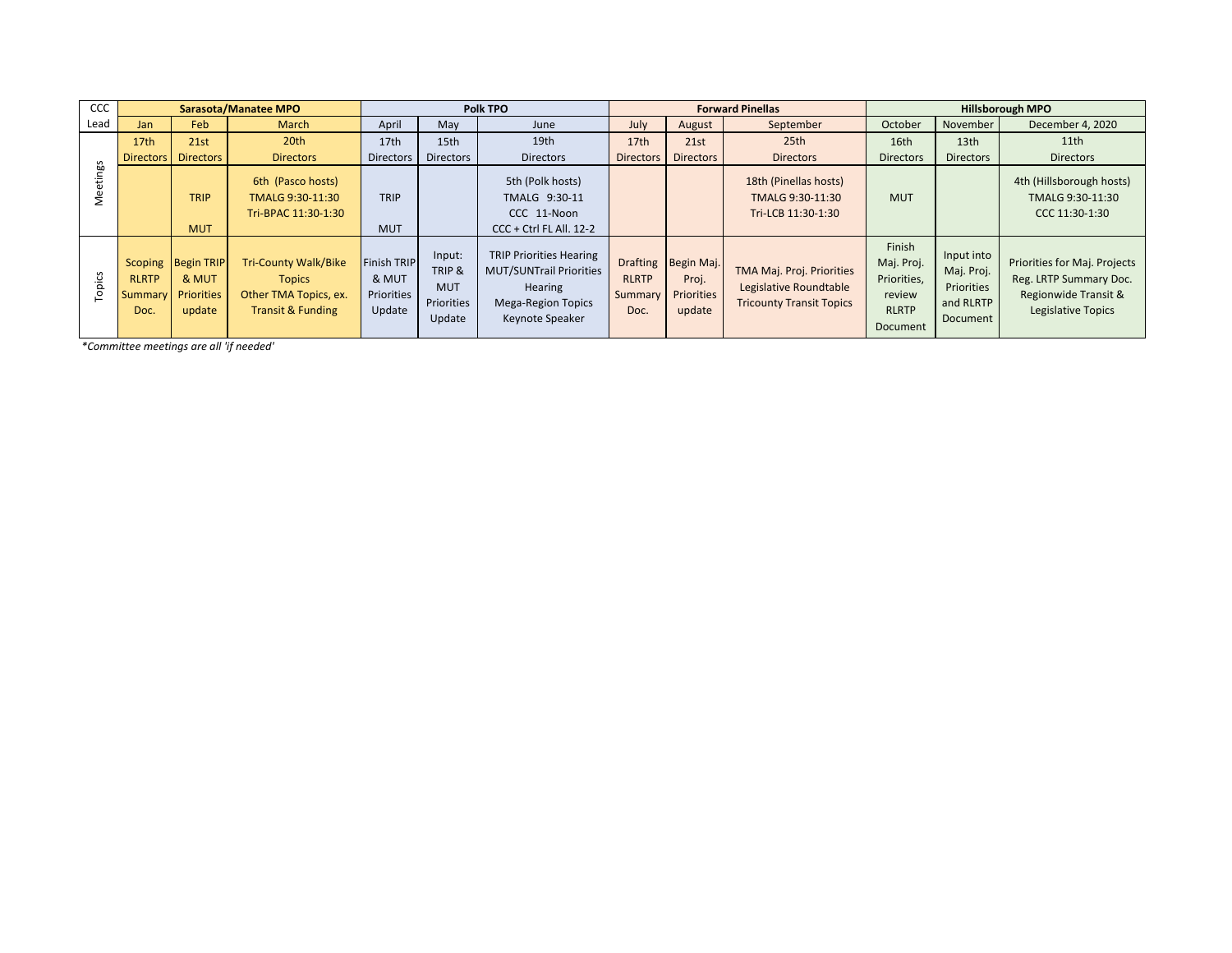# **FIFTH AMENDED AND RESTATED INTERLOCAL AGREEMENT FOR REGIONAL TRANSPORTATION PLANNING AND COORDINATION IN WEST CENTRAL FLORIDA**

This FIFTH AMENDED AND RESTATED INTERLOCAL AGREEMENT (herein the "Agreement") is made and entered into by and between the Hernando/Citrus Metropolitan Planning Organization, an entity created and operated pursuant to Interlocal Agreement and Section 339.175, Florida Statutes (herein, the Hernando/Citrus MPO); the Hillsborough County Metropolitan Planning Organization, an entity created and operated pursuant to Interlocal Agreement and Section 339.175, Florida Statutes (herein, the Hillsborough MPO); the Pasco County Metropolitan Planning Organization, an entity created and operated pursuant to Interlocal Agreement and Section 339.175, Florida Statutes (herein, the Pasco MPO); the Pinellas County Metropolitan Planning Organization, an entity created and operated pursuant to Interlocal Agreement and Section 339.175, Florida Statutes (herein, Forward Pinellas); the Polk Transportation Planning Organization, an entity created and operated pursuant to Interlocal Agreement and Section 339.175 Florida Statutes (herein the Polk TPO); and, the Sarasota/Manatee Metropolitan Planning Organization, an entity created and operated pursuant to Interlocal Agreement and Section 339.175, Florida Statutes (herein, the Sarasota/Manatee MPO).

WHEREAS, the Hernando/Citrus MPO, the Hillsborough MPO, the Pasco MPO, the Pinellas MPO, the Polk TPO, and the Sarasota/Manatee MPO entered into an agreement to form a regional entity, the West Central Florida MPO Chairs Coordinating Committee (herein, the CCC), to coordinate transportation planning activities in the urbanized areas of Hernando, Hillsborough, Manatee, Pasco, Pinellas, Polk, and Sarasota Counties, such original agreement having been signed on March 17, 2004; and hereinafter referred to as the "Agreement"; and,

WHEREAS, in 2005 the Florida legislature created the Transportation Regional Incentive Program (TRIP) for the purpose of providing funds to improve regionally significant transportation facilities in regional transportation areas created pursuant to s. 339.155(4); and

WHEREAS, the CCC on June 9, 2006 executed Amendment No. 1 to amend the original March 17, 2004 Agreement, by allowing Citrus County a voting membership for the purposes of participating in TRIP and to incorporate the adopted CCC Conflict Resolution Process in the Agreement, and

WHEREAS, after the initial 5-year term the parties to the original Agreement and Citrus County examined the terms of the original Agreement, as amended, and agreed to amend the provisions of the original Agreement, as amended, consistent with Section 10 of the original Agreement; and

WHEREAS, on July 8, 2010 the Citrus County TPO was created by virtue of an interlocal agreement between the Florida Department of Transportation, Citrus County, the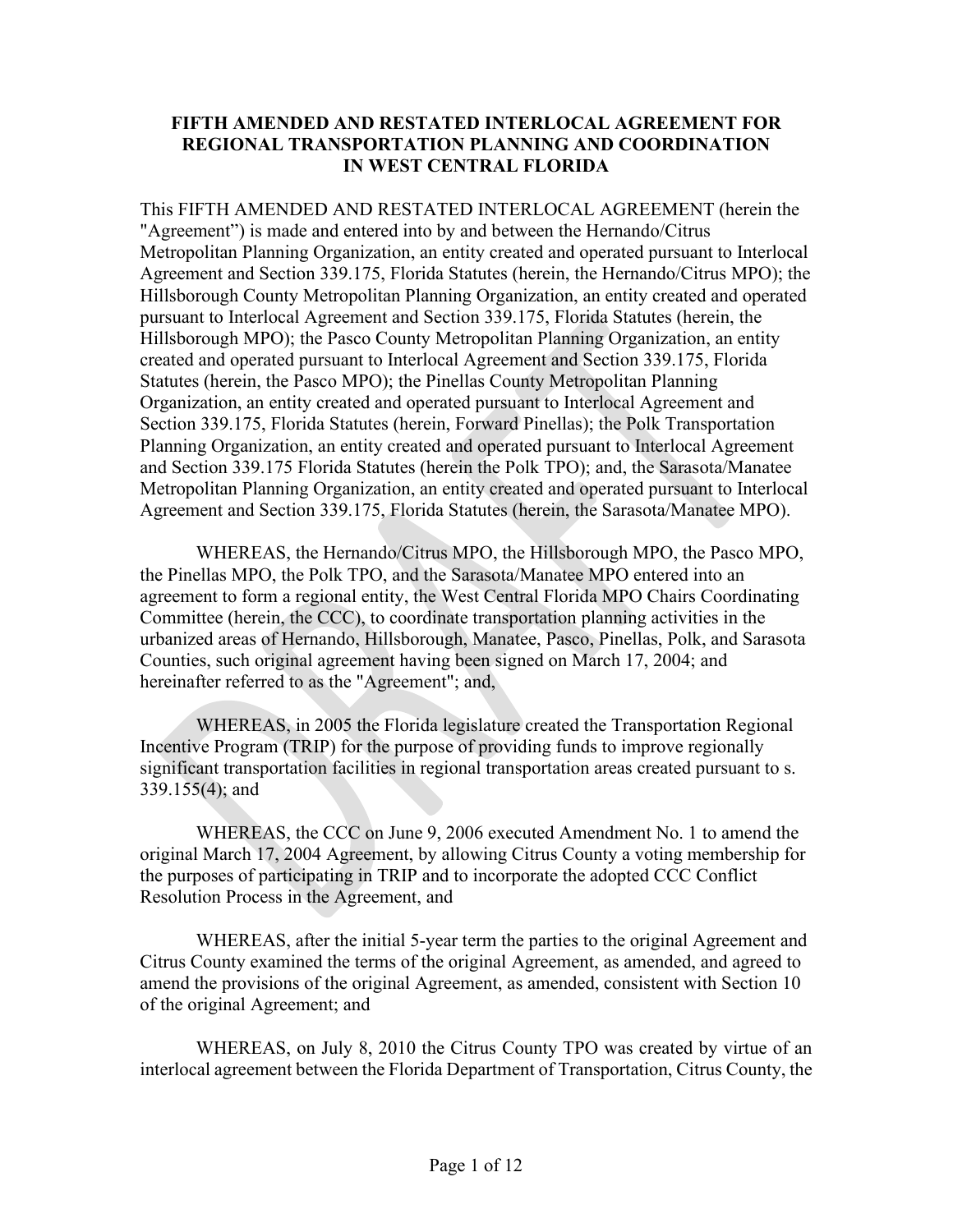A responsibility of the CCC will be to establish performance measures by which the regional coordination may be reasonably judged. In addition, the CCC shall annually evaluate its progress in meeting the above items in accordance with its overall responsibilities.

The CCC shall consider transportation matters of regional importance brought to it by member Metropolitan Planning Organizations, the FDOT, the Florida Turnpike Enterprise, TBARTA, Regional Planning Councils, or any of its subcommittees or task forces, and be empowered to render recommendations regarding the manner in which planning and programming activities are conducted within the West Central Florida area. Recommendations from the CCC shall serve as a basis for consideration of regional issues by individual Metropolitan Planning Organization Boards.

# **SECTION III. MEMBERSHIP AND QUALIFICATIONS**

### **A. Voting Membership**

Voting Membership of the CCC shall consist of one MPO Board representative of each of the six member Metropolitan Planning Organizations. An alternate, who is an elected official, may represent the respective Metropolitan Planning Organization member if so designated by the respective Metropolitan Planning Organization Chairman.

### **B. Nonvoting Advisors**

The Secretaries for Districts One and Seven of the Florida Department of Transportation and Chair of the Tampa Bay, Withlacoochee, Southwest Florida, and Central Florida Regional Planning Councils (RPCs) shall be nonvoting members of the CCC. Representatives of TBARTA and the Turnpike Enterprise shall also serve as non-voting members. An alternate may represent the FDOT District secretaries and the Regional Planning Council representative if so designated by the respective agencies.

# **SECTION IV. CONDUCT OF MEETINGS**

### **A. Frequency of Meetings**

Meetings shall be held at least on an annual basis with Chair of the CCC and the CCC Staff Directors Team rotating each quarter among the member Metropolitan Planning Organizations. The order of rotation shall be, Hernando/Citrus Counties, Pasco County, Hillsborough County, Polk County, Sarasota/Manatee County and Pinellas County. At the end of this rotation, responsibility will move to the top of the rotational order. The Chair of the MPO/TPO hosting the meeting during that particular quarter shall conduct meetings utilizing these operating procedures. The Chair shall not exercise extraordinary membership powers or responsibilities. No other officers will be provided for the Committee unless so designated by the Committee on a pro tem basis. Time and location of the meetings shall be established by the Committee at the last meeting of each calendar year, for the year ahead, or at the end of each meeting.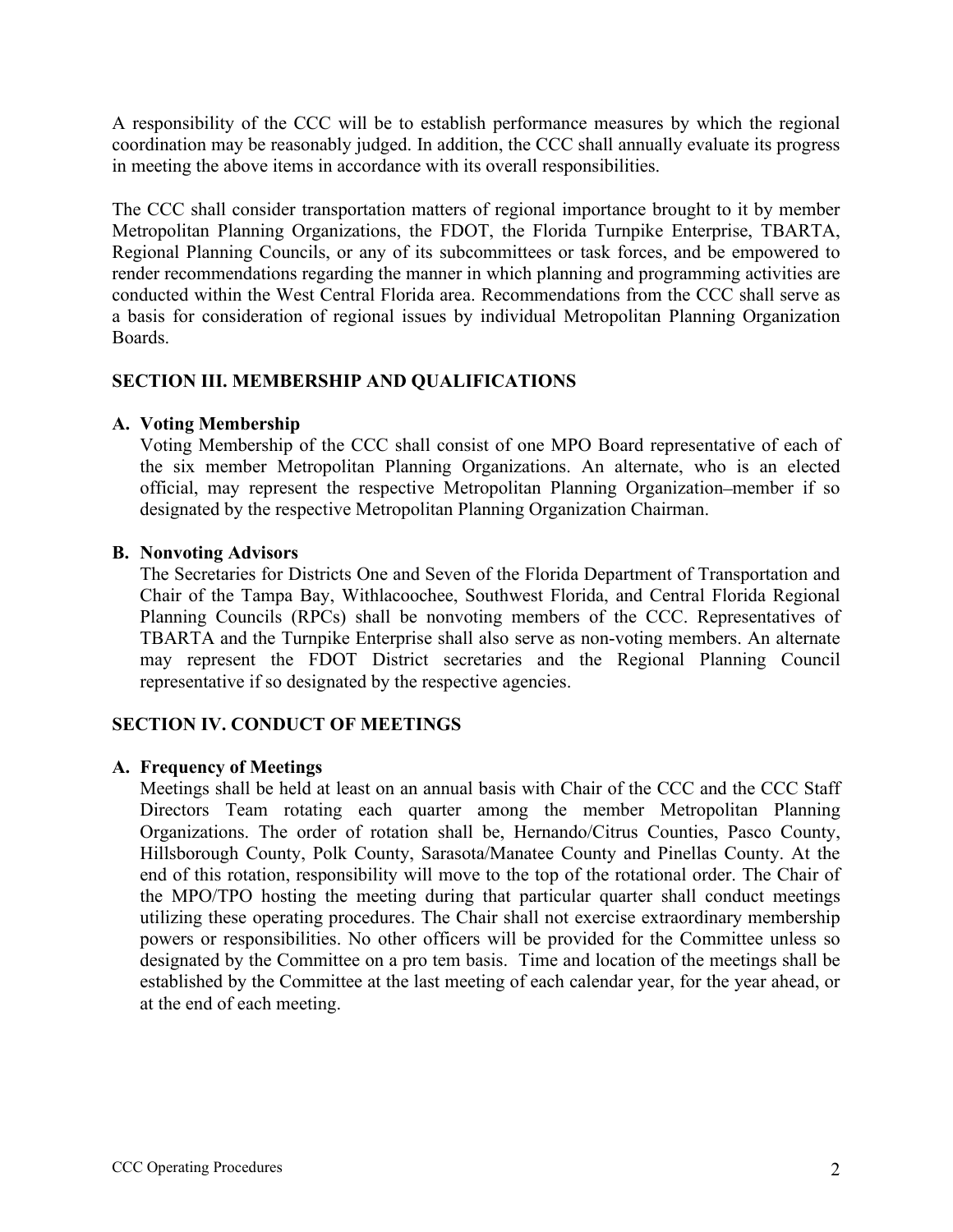### **B. Special Meetings**

Special meetings may be called by a majority of the members. Chair for all special meetings will follow the regular rotational order. Reasonable notice must be provided to all members for special meetings.

#### **C. Public Notice of Meetings**

All meetings are open to the public. At least seven days prior to a meeting, the MPO serving as the quarterly chair shall have prepared, and shall make available, an agenda for distribution. Regardless of the rotation, one MPO/TPO shall have responsibility for distributing the agenda and maintaining an up-to-date distribution list on behalf of the group, for continuity from quarter to quarter. The quarterly chair MPO will be responsible for ensuring that agendas are posted on the TBARTA website, notice requirements of §286.011 have been met, and that meetings are held in a facility accessible to persons with disabilities in compliance with Title II of the Americans with Disabilities Act.

#### **D. Committee Actions and Recommendations**

Each MPO/TPO Board will be briefed on upcoming and recent actions of the CCC. Each MPO/TPO will also provide an opportunity to its Citizens Advisory Committee to weigh in on upcoming actions of the CCC.

### **SECTION V. SUBCOMMITTEES, TEAMS AND STAFF SERVICES**

#### **A. Transportation Management Area (TMA) Leadership Group**

A subcommittee of the CCC will focus on the tri-county Tampa Bay TMA area, comprising Hillsborough, Pinellas and Pasco Counties. The TMA Leadership Group voting members will consist of three members of the boards of each of these MPOs. The MPOs may also designate alternate members from their boards. Non-voting advisors will include but not be limited to representatives of FDOT, TBARTA, the Tampa Bay RPC, HART, PSTA, and PCPT. Actions will be taken by simple majority vote of members in attendance. A quorum will consist of any five voting members. A chair and vice-chair will be elected once a year from among the voting members. Meeting locations will rotate among the three MPOs, who will take turns providing facilities and a recording secretary. Agendas and minutes will be distributed according to the same procedures as the CCC.

#### **B. CCC Staff Directors Team**

The Directors and Managers of the MPO/TPOs, FDOT, TBARTA, and the RPCs will be responsible for carrying out the regional work programs and coordinating process as directed by the CCC. On a monthly basis, the Team will meet and develop the items to be brought before the CCC. If necessary, the Team will develop and adopt a set of operating procedures to guide the manner in which this process is conducted. Team members are not appointed.

#### **C. Other Teams**

Other staff teams may include but are not limited to:

- Multi-use Trails Team
- Transportation Regional Incentive Program (TRIP) Team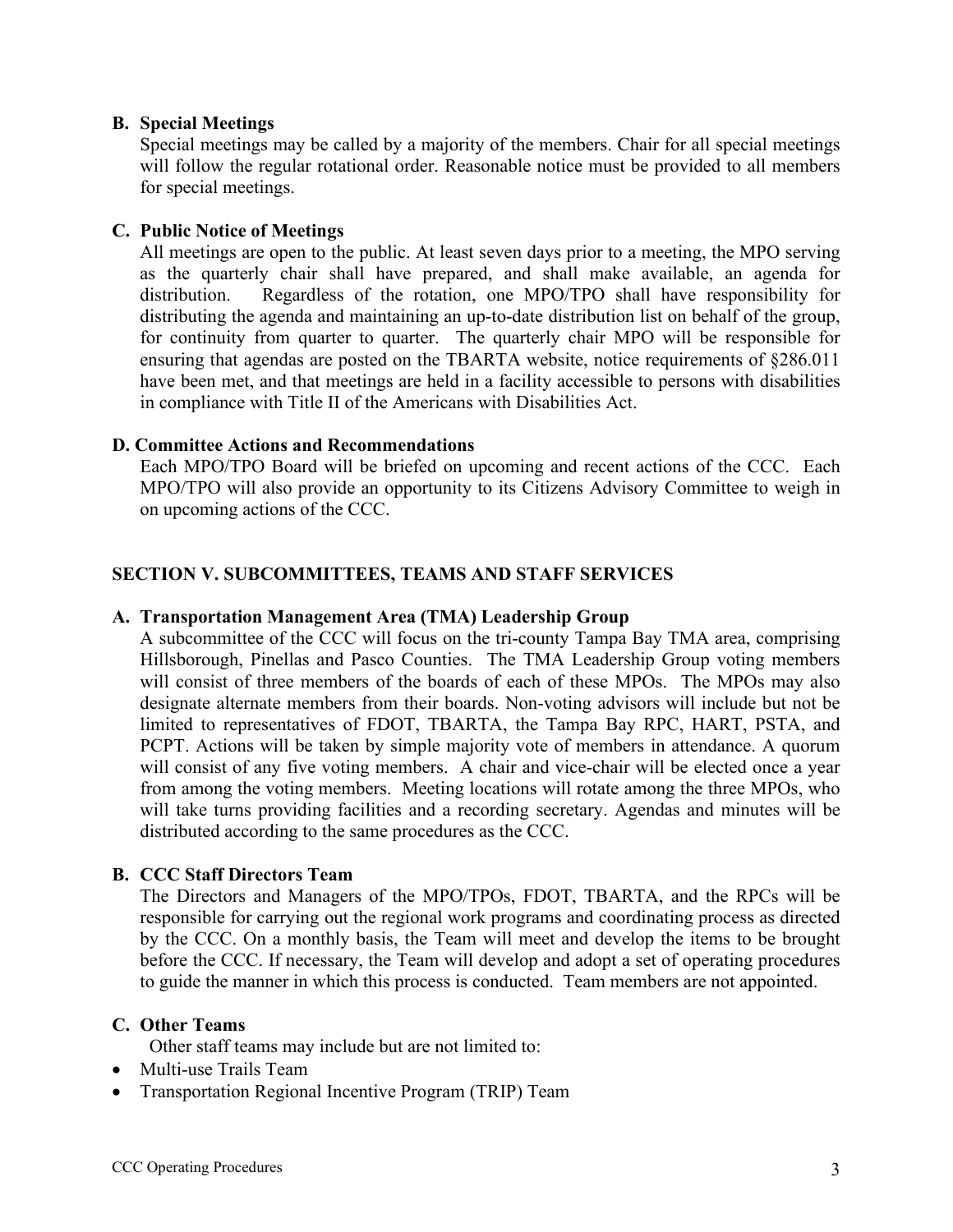- Regional Big Data Working Group
- The work of staff teams is directed by the CCC Staff Directors Team. One MPO/TPO will serve as chair of each team for the purpose of organizing team meetings and following up on team activities. Team members may include staff of the MPOs/TPOs, RPCs, TBARTA, FDOT, and other organizations as needed. Team decision-making will be by agreement of MPO/TPO staff.

MPO/TPO staff will also participate in the regional travel demand modelling technical teams that may be led by others.

### **C. Record Keeping**

The host MPO/TPO shall provide an agenda and recording secretary for CCC Board meetings, and shall upload the minutes, agenda package, and any associated materials from the meeting to a cloud-based file storage site maintained by the CCC Staff Directors Team. All minutes shall be distributed to other members prior to the next meeting date. Records shall be maintained in accordance with the public records law, Chapter 119, Florida Statutes.

### **D. Staffing**

The CCC and associated regional planning activities will be supported by the staffs and contractors of the member MPOs/TPOs, in coordination with TBARTA, FDOT, and the RPCs. One MPO/TPO will be designated to lead each task by the Staff Directors Team. The costs of routine assignments will be borne by the member MPOs/TPOs on an equitable basis. Costs may also be incurred by a lead MPO on behalf of the others consistent with the regional tasks and funding identified by the MPOs/TPOs in their adopted Unified Planning Work Programs. Such costs may be incurred and invoiced without execution of new interlocal agreements, as consistent with Section 6 of the Interlocal Agreement for Regional Transportation Planning and Coordination in West Central Florida.

### **E. Joint Committees/Task Forces**

Joint Committees and/or Task Forces may be formed to assist the CCC in carrying out its responsibilities as stated in these Operating Procedures, and may include:

- Joint meetings of the committees of the MPOs/TPOs, such as joint regional meetings of multiple Bicycle/Pedestrian Advisory Committees, Transportation Disadvantaged Coordinating Boards, or Citizen Advisory Committees;
- Meetings or workshops with other regional organizations or alliances, such as TBARTA, the Central Florida MPO Alliance, the Coordinated Urban Transportation Studies within FDOT District 1, the Gulf Coast Trail Alliance, or legislative delegations;
- Task forces comprising representatives of such organizations, formed to accomplish a specific task identified by the CCC.

Draft 10/25/19

# **MPO/CCC op pro**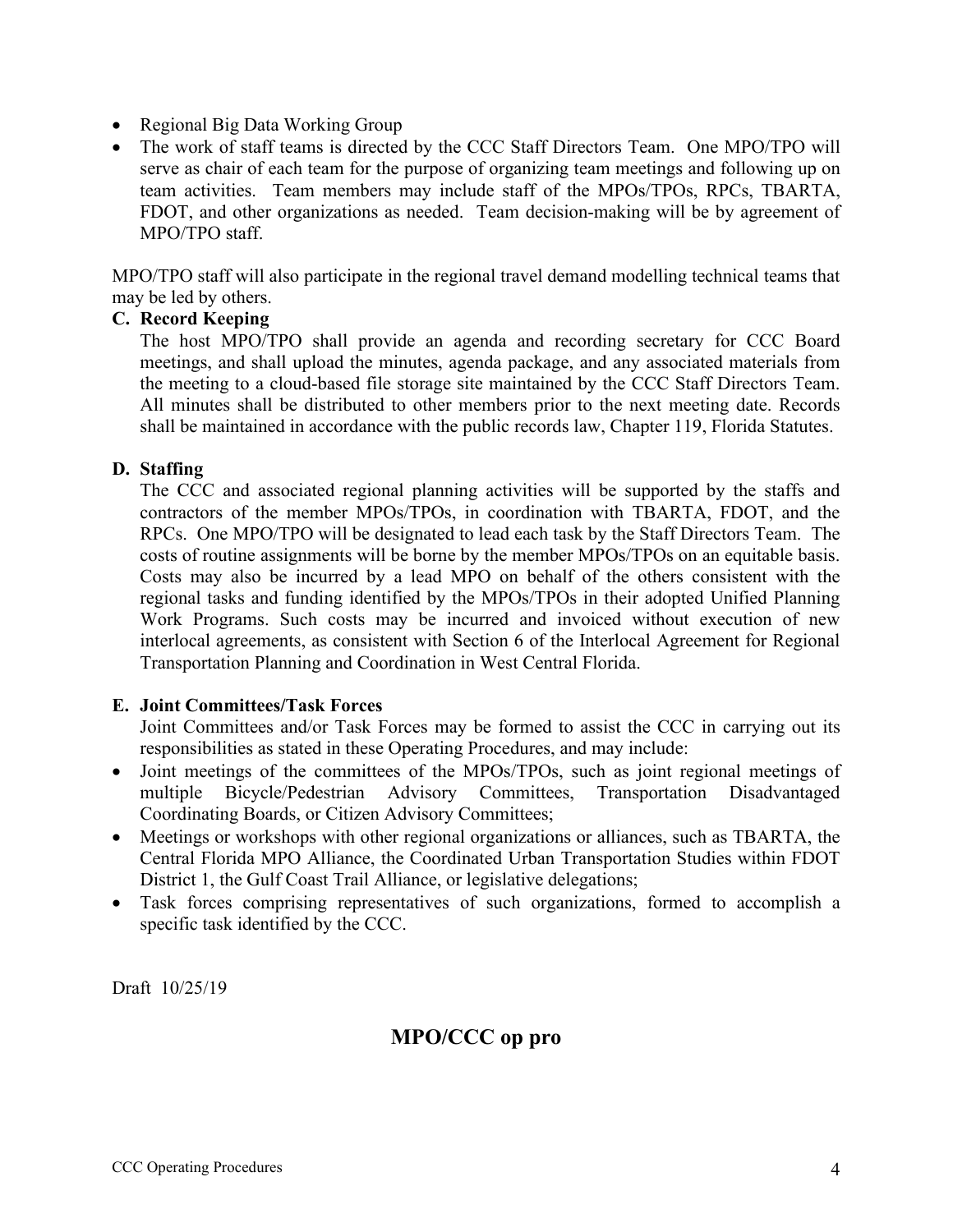City of Inverness, and the City of Crystal River to participate in a coordinated and comprehensive transportation planning process; and

WHEREAS, the CCC on July 12, 2011 executed Amendment No. 2 to remove the Citrus County Board of County Commissioners from limited CCC membership and to accept the Citrus County TPO into the West Central Florida MPO Chairs Coordinating Committee with full member rights in an effort to further regional transportation planning; and

WHEREAS, the Citrus County TPO and the Hernando MPO have been merged, with the approval of the Governor and created pursuant to an Interlocal Agreement and Section 339.175, Florida Statutes to form the Hernando/Citrus MPO; and

WHEREAS, the CCC on December 13, 2013 voted to merge into and consolidate its transportation planning activities with those of the Tampa Bay Area Regional Transportation Authority, for a streamlined and unified regional planning process; and

WHEREAS, on July 1, 2016, pursuant to Section 339.175(6)(i), Florida Statutes, the West Central Florida MPO Chairs Coordinating Committee was renamed the Tampa Bay Area Regional Transportation Authority MPO Chairs Coordinating Committee; and

WHEREAS, on July 1, 2017, pursuant to Section 343.92, Florida Statutes, the Tampa Bay Area Regional Transportation Authority (herein, the TBARTA) was renamed the Tampa Bay Area Regional Transit Authority, and the TBARTA MPO Chairs Coordinating Committee similarly renamed pursuant to Section 339.175(6)(i); and

WHEREAS, the renaming of TBARTA shrank its geographic area and established its focus on transit as a transportation mode, while MPOs' service areas are unchanged and conduct planning for all modes of surface transportation; and

WHEREAS, pursuant to Section 343.92, Florida Statutes, TBARTA shall coordinate plans and projects with the CCC, to the extent practicable, and participate in the regional M.P.O planning process to ensure regional comprehension of TBARTA's mission, goals, and objectives;

WHEREAS this Fifth Amended and Restated Agreement, once effective, supersedes the Fourth Amended and Restated Agreement which would have automatically renewed but for the Parties entering into this Agreement.

NOW, THEREFORE, in consideration of the covenants made to by each Party to the other and of the mutual advantages to be realized by the Parties hereto, the Hernando/Citrus MPO, the Hillsborough MPO, the Pasco MPO, the Forward Pinellas, the Polk TPO, and the Sarasota/Manatee MPO agree as follows: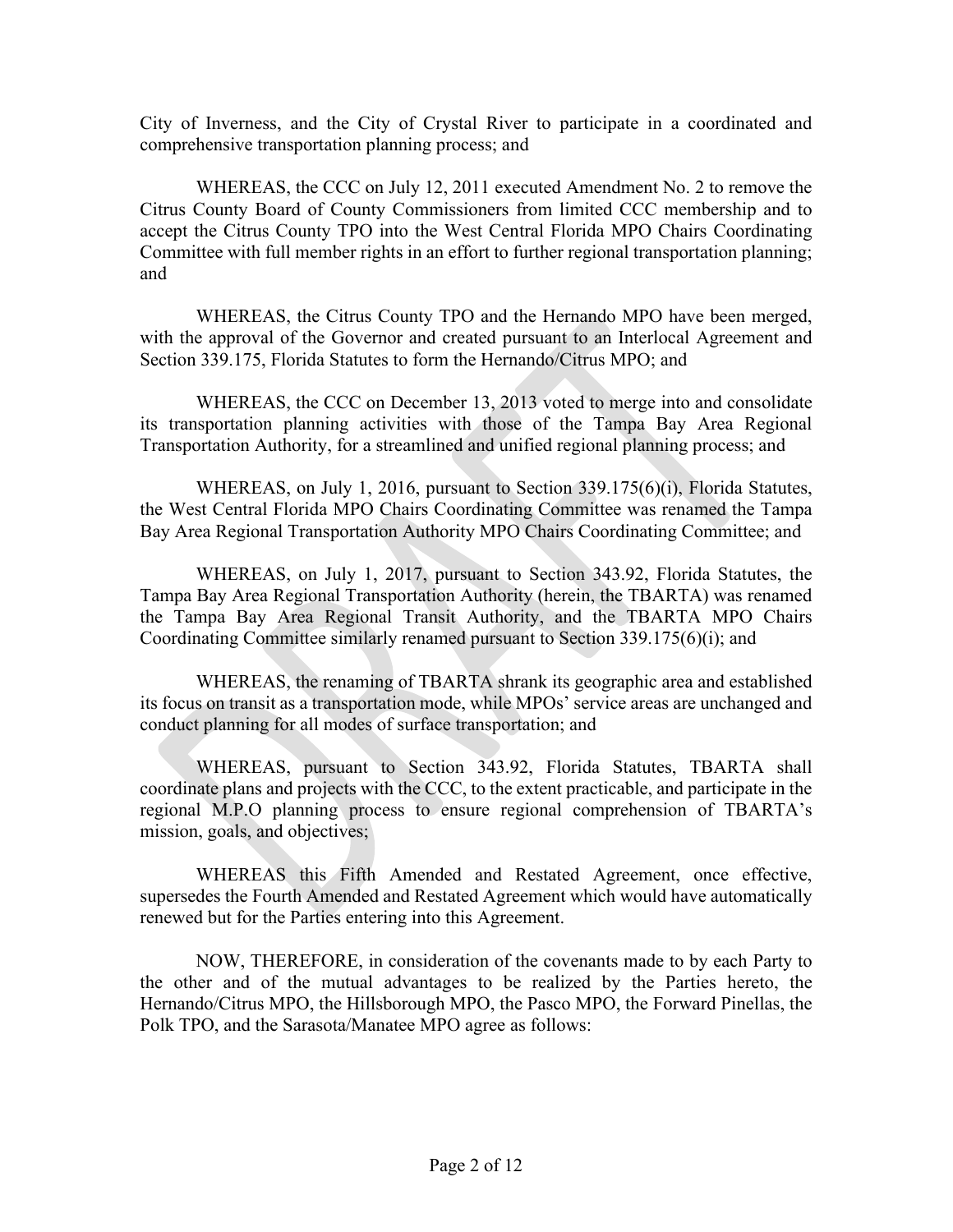**Section 1. Authority** – This Interlocal Agreement is entered into pursuant to the general authority of Sections 339.175, 339.155 and 163.01, Florida Statutes, relating to Interlocal Agreements.

**Section 2. Purpose** – The purpose of this Agreement is to provide a forum for continuing coordination and communication among the member Metropolitan Planning Organizations, District One and District Seven Offices of the Florida Department of Transportation, the Florida Turnpike Enterprise, the Tampa Bay Area Regional Transit Authority (TBARTA), and the affected Regional Planning Councils and to address those tasks necessary to conduct an ongoing regional transportation planning process in accordance with Sections 339.175, 339.155 and 339.2819, Florida Statutes, and in accordance with the requirements under the Fixing America's Surface Transportation (FAST) Act, or successor legislation.

Pursuant to the language of Section 339.175 (6) (i) , Florida Statutes, the powers and duties of the MPO Chairs Coordinating Committee are to coordinate transportation projects deemed to be regionally significant by the Committee, review the impact of regionally significant land use decisions on the region, review all proposed regionally significant transportation projects in the respective transportation improvement programs which affect more than one of the MPOs represented on the Committee, and institute a conflict resolution process to address any conflict that may arise in the planning and programming of such regionally significant projects.

Pursuant to the language of Section 339.2819, Florida Statutes there is created within the Florida Department of Transportation a Transportation Regional Incentive Program for the purpose of providing funds to improve regionally significant transportation facilities in regional areas created pursuant to Section 339.155(4), Florida Statutes. This Interlocal Agreement meets the requirements of Section 163.01, Florida Statutes.

**Section 3. Name of Entity** – The entity created pursuant to this Interlocal Agreement shall be called the Metropolitan Planning Organization Chairs Coordinating Committee (herein the CCC) and may elect to do business under a fictitious name as determined by the voting members.

# **Section 4. Organization and Membership**

**(a) Voting Members:** The voting membership of the CCC shall consist of the Chair of each of the six member Metropolitan Planning Organizations. An alternate, who is an elected official, may represent the respective Metropolitan Planning Organization member if so designated by the respective Metropolitan Planning Organization. Each member shall have one vote. Except as indicated in Sections 11 and 12, a simple majority of the voting membership shall be required to pass motions.

**(b) Nonvoting Partner Entities:** The Secretaries for Districts One and Seven of the Florida Department of Transportation; representatives of the Florida Turnpike Enterprise and of the Tampa Bay Area Regional Transit Authority; and Chairs (or designees) of the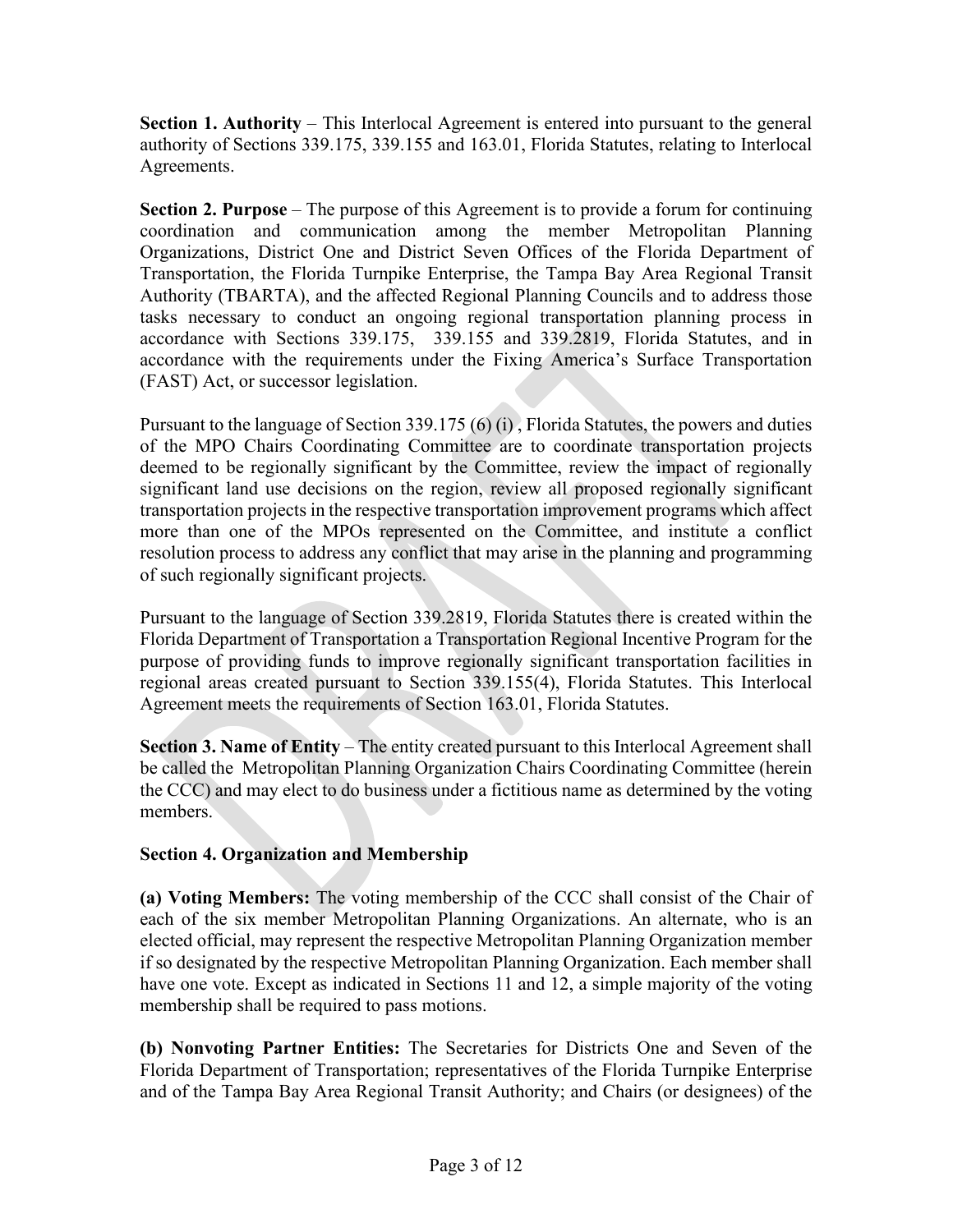Tampa Bay, Withlacoochee, Southwest Florida, and Central Florida Regional Planning Councils shall be nonvoting partner entities of the CCC.

**(c) Standing Committees.** The CCC shall have the ability to establish committees, identifying the purpose and membership of the committee, to accomplish tasks identified by the CCC voting members. Committees may include but are not limited to the MPO Staff Directors Team, the Tampa Bay Transportation Management Area (TMA) Leadership Group, the Regional Multi-Use Trails Team, and the Transportation Regional Incentive Program Team, as described in the CCC Operating Procedures.

**Section 5. Conduct of Meetings** –Meetings of the CCC shall be held at least annually on a rotating basis with the meeting Host rotating each year among the CCC voting members. The order of rotation shall be the Hernando/Citrus MPO, the Pasco MPO, the Hillsborough MPO, the Polk TPO, the Sarasota/Manatee MPO, and Forward Pinellas. Responsibility for serving as the Chair of each meeting shall alternate among the CCC members. The Chair of the meeting shall conduct the meetings but have no extraordinary membership powers or responsibilities. At the last meeting of the calendar year, meeting date(s) shall be approved for the following year. Meeting dates shall be posted on TBARTA's website. Special meetings may be called by a majority of the members. The Host for all special meetings will follow the rotational order. Reasonable notice must be provided to all members for special meetings. The Host member shall be responsible for ensuring that notice requirements of §286.011 have been met, and that meetings are held in a facility accessible to persons with disabilities in compliance with Title II of the Americans with Disabilities Act.

Meetings of the CCC and its committees shall be conducted pursuant first to any applicable statute, then to any procedural rules adopted by the CCC, then finally to the most recent edition of Robert's Rules of Order.

As an alternative to the provisions of this Section, a Party or Parties may enter into an agreement with TBARTA to provide professional services and organizational and meeting support that is at a minimum consistent with this Section. In such an event, a lead member of said Party shall be designated each year to administer such an agreement with TBARTA.

**Section 6. Staffing, Professional Services and Financial Support of Entity** – The Parties agree that the Directors and Managers of the CCC members will be responsible for carrying out the regional work programs and coordinating process as directed by the CCC, provided, however, that should a direction of the CCC directly conflict with the officially-adopted policy direction of a CCC member, staff of that member may ask that the work in question be performed by staff of some other member. Expenses concerning projects assigned to a lead CCC member may be paid by the regional set-aside as specified in its Unified Planning Work Program. The provision of professional services to the administrative entity, including legal review, shall be as agreed by the CCC members from time to time, with the exception that no legal counsel shall be required to render advice to the entity or representation to the members thereof absent each individual member's waiver of any conflict and authorization of joint representation, as provided for by Florida Bar Rule 4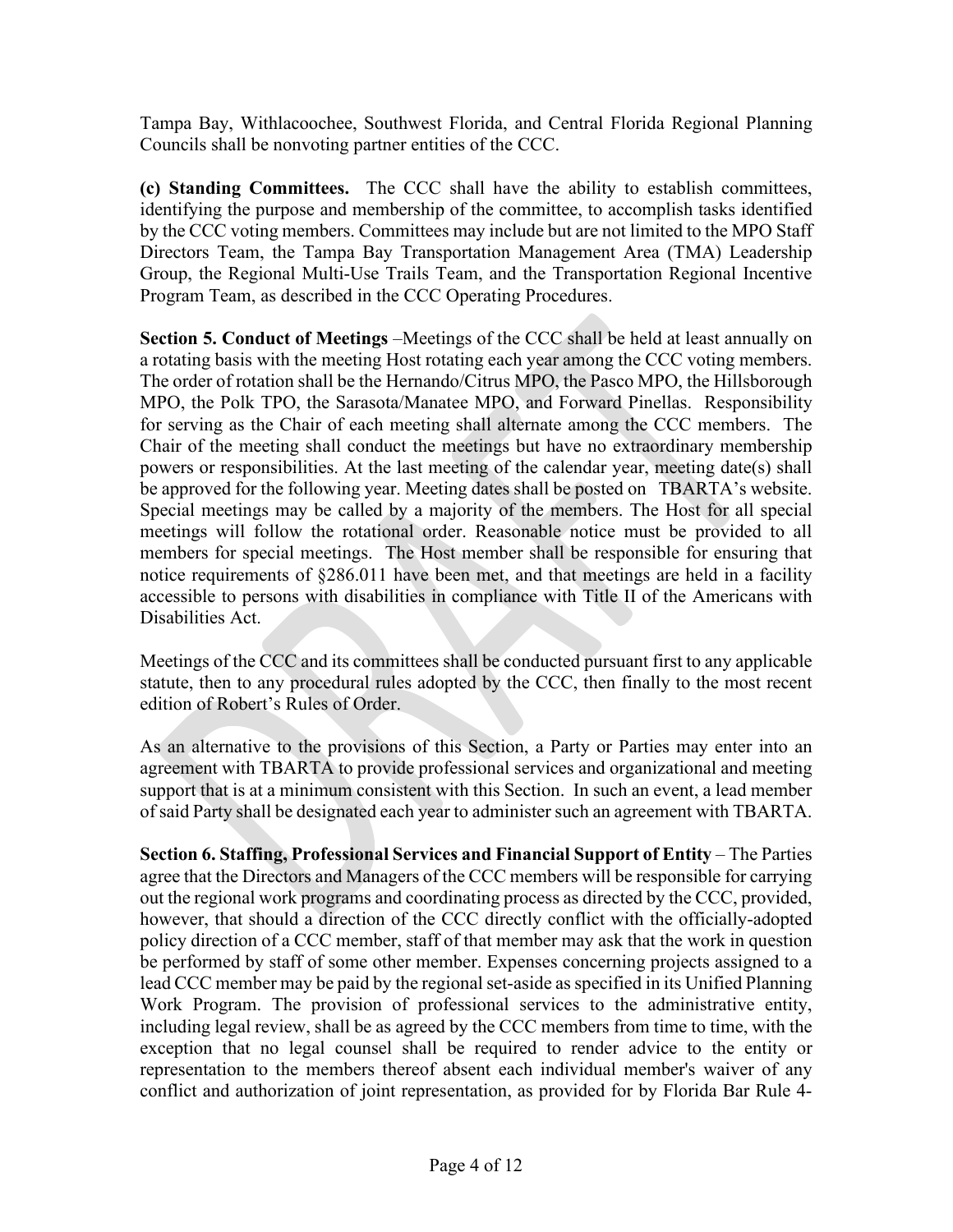1.7. Notwithstanding the foregoing, the CCC members do not authorize this administrative entity to incur for itself any cost or expense, nor to obtain or retain funds from any source. The entity created by this Agreement is not authorized to conduct any banking or other financial transactions of any kind, nor to receive or disburse any funds. Instead, all financial support for this entity, including the payment of costs and expenses related to its operation, shall be borne by CCC members, on an equitable basis taking into account the relative size of the member as measured by budget and population. The voting Members of the CCC may, as authorized by each member or agencies' governing board, adopt more specific financial support allocation methods as may be deemed necessary, and may appoint a lead member to receive and administer funds for the entity. Specifically, one member or partner agency of the CCC may take the lead on a portion of any projects and programs of the CCC and be reimbursed by another member or partner agency of the CCC without creation and execution of a new Interlocal Agreement consistent with approval by each respective member or agencies governing board and MPOs Unified Planning Work Program (UPWP) authorization. Such governing board approval shall be deemed an addendum to this agreement, which shall be a financial obligation of the member enforceable by the lead member. The CCC members agree to work together to seek new sources of funding to assist the members with the added costs and expenses associated with the operations of this administrative entity.

**Section 7. Record Keeping** – Staff of the host CCC member shall provide a recording secretary for public meetings. Record keeping and other clerical responsibilities shall be the duty of the host member staff consistent with the rotation for hosting the meeting. All minutes shall be distributed to members prior to the next meeting. Records shall be maintained in accordance with the public records law, Chapter 119, Florida Statutes.

**Section 8. Conflict Resolution** – A conflict resolution process is adopted which will be used to resolve disagreements regarding interpretation of the interlocal agreement or disputes relating to the development or content of the regional plan. If the Parties to this Agreement fail to resolve any conflicts related to issues covered in the Agreement, such dispute will be resolved in accordance with the "West Central Florida Metropolitan Planning Organizations Memorandum of Understanding for a Conflict Resolution Process (June 2001)."

**Section 9. Risk of Loss** - The Parties acknowledge that as a mere administrative entity, the CCC cannot sue, be sued, nor bear any legal liability. Therefore, the Parties agree that each shall continue to maintain such insurance coverage as may be required to cover the additional risks associated with membership and participation in the CCC entity. Members covered by a self-insurance program shall notify their respective covering-entities of this agreement so that any added risk may be factored. The Parties further agree that under no circumstances shall any member of the CCC seek to recover against any other member for any loss associated with this Agreement or the work of the CCC.

**Section 10. Duration of Agreement** – This Agreement shall have a term of five years from the effective date and shall automatically renew at the end of said five years for another five-year term and every five years thereafter. At the end of the five-year term and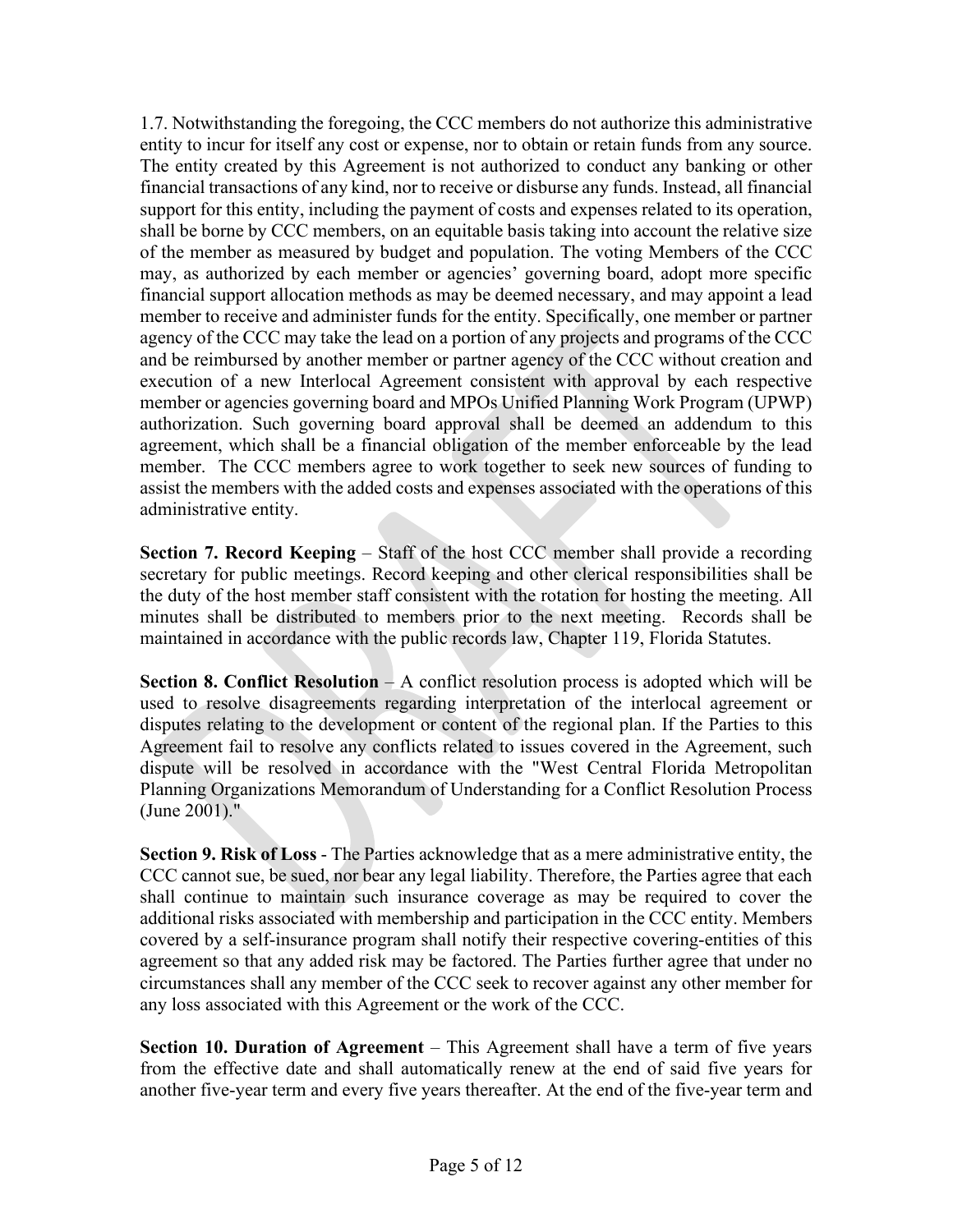at least every five years thereafter, the Parties hereto shall examine the terms hereof and agree to amend provisions or reaffirm the same. However, the failure to amend or to reaffirm the terms of this Agreement shall not invalidate or otherwise terminate this Agreement.

**Section 11. Termination** – This Agreement shall continue in force until terminated with or without cause by a unanimous vote of the MPOs.

**Section 12. Modification** – This Agreement may only be modified by a unanimous vote of the MPOs. Amendments or modifications to the Agreement shall not become effective until executed and recorded in the public records of the counties of each participating MPO.

**Section 13. Rescission** – Any MPO may terminate its participation in this Agreement upon thirty (30) days written notice. Notice of intent to terminate shall be given to the other member agencies. Said notice shall be transmitted to the official office of the member agencies by certified mail, return receipt requested. The 30-day notice requirement shall commence upon giving of the notice.

**Section 14. Filing and Recording** –As required by §163.01(11), Florida Statutes, this Interlocal Agreement shall be filed with the Clerks of the Circuit Courts of Hernando, Hillsborough, Manatee, Pasco, Pinellas, Polk, and Sarasota and Citrus Counties, Florida.

This Fifth Amended and Restated Agreement does not become effective until recorded in each county and shall continue to be effective thereafter in accordance with Section 10 of this Agreement. Until the Fifth Amended and Restated Agreement becomes effective, the Fourth Amended and Restated Interlocal Agreement shall remain in effect.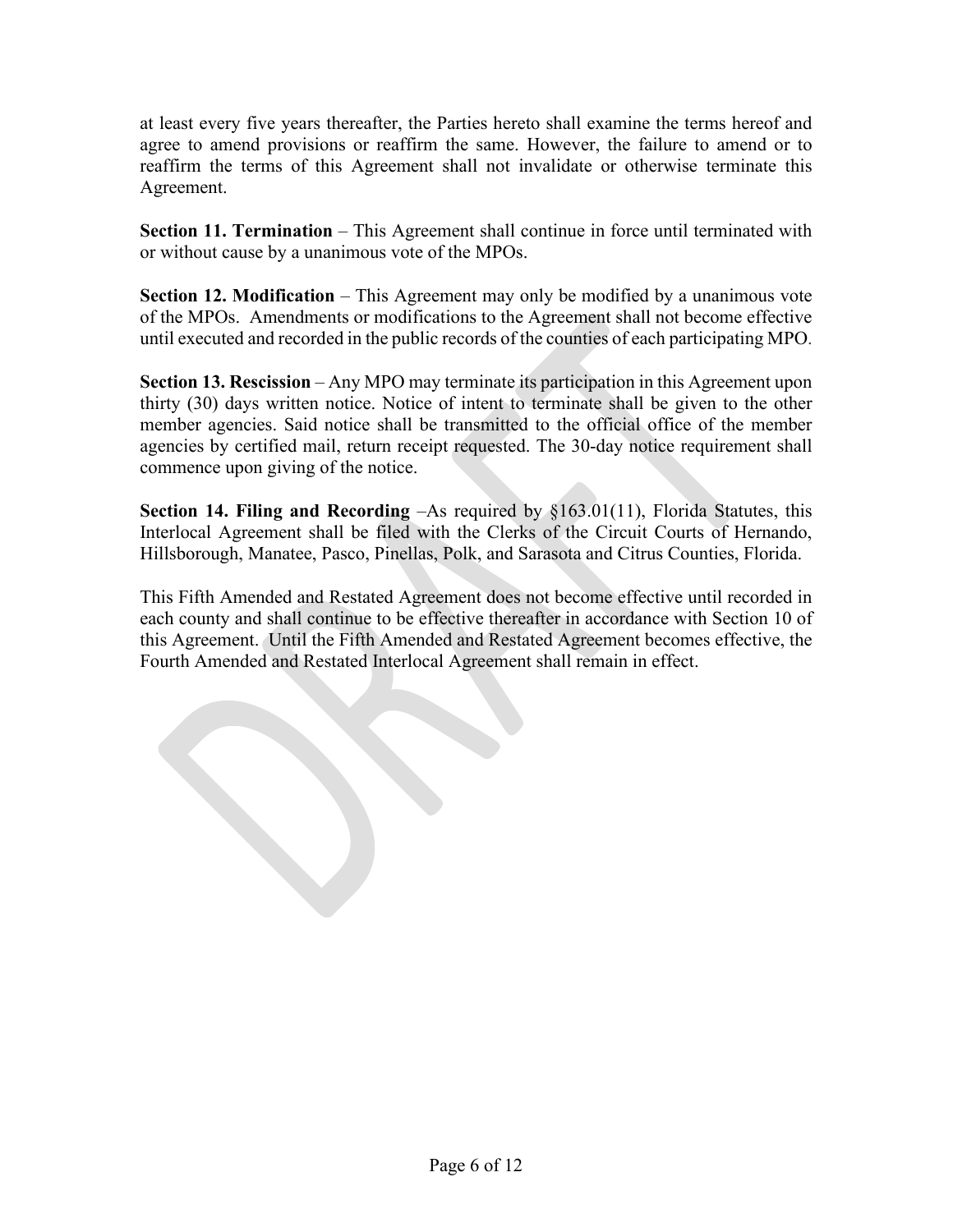HILLSBOROUGH COUNTY METROPOLITAN PLANNING ORGANIZATION, an entity created and operated pursuant to interlocal agreement and Section 339.175, Florida **Statutes** 

 $\mathbf{B} \mathbf{y}$ :

### **Les Miller, Chairperson**

The foregoing instrument was acknowledged before me this \_\_\_\_\_\_\_\_day of \_\_\_\_\_\_\_, 2019, by Les Miller, as Chairperson of the Hillsborough County Metropolitan Planning Organization, an entity created and operated pursuant to interlocal agreement and Section 339.175, Florida Statutes, who is personally known to me or has produced  $\alpha$  as identification.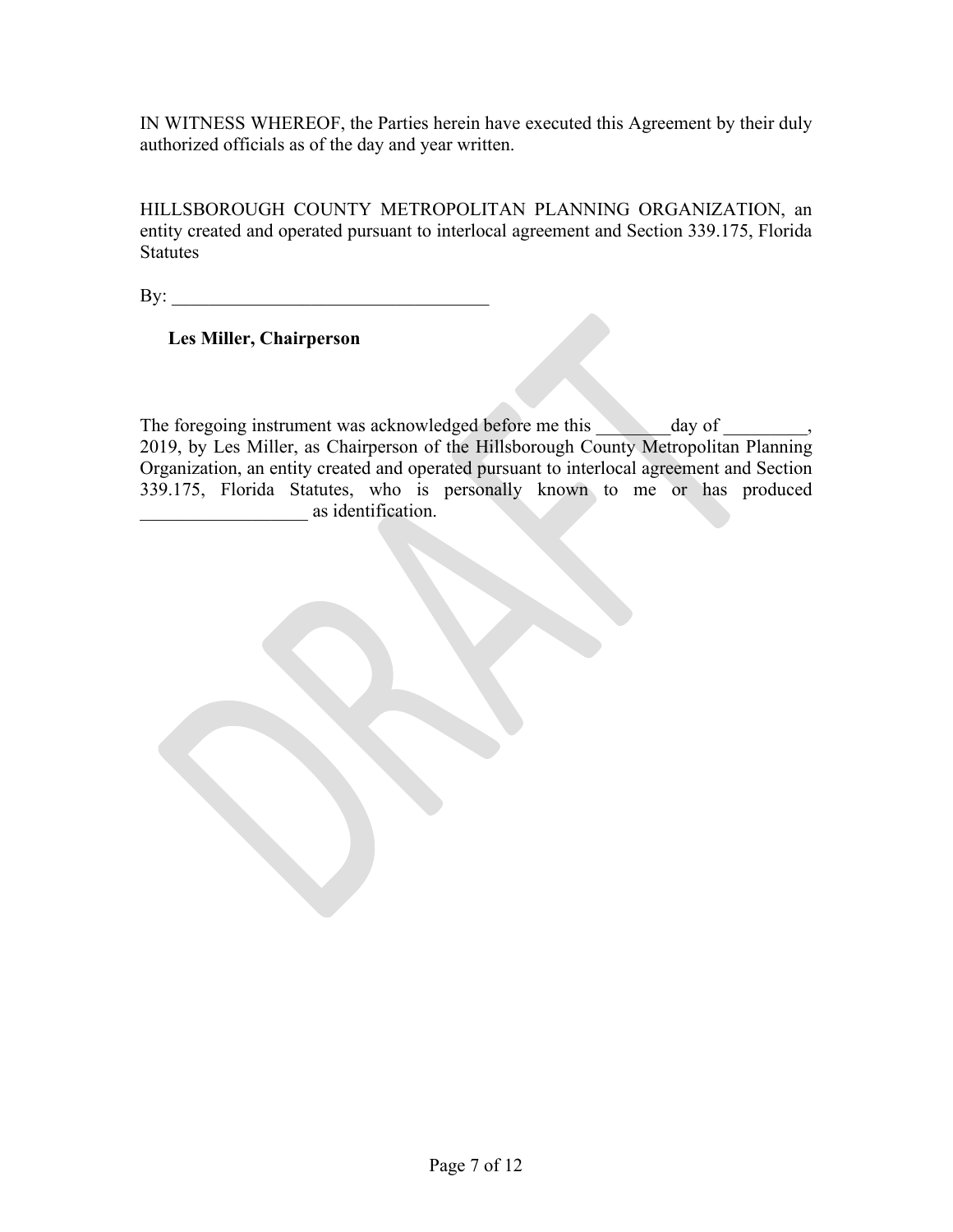HERNANDO/CITRUS METROPOLITAN PLANNING ORGANIZATION, an entity created and operated pursuant to interlocal agreement and Section 339.175, Florida Statutes

 $\mathbf{By:}$ 

# **Jeff Kinnard, Chairperson**

The foregoing instrument was acknowledged before me this day of the case of the case of  $\sim$ 2019, by Jeff Kinnard as Chairperson of the Hernando/Citrus Metropolitan Planning Organization, an entity created and operated pursuant to interlocal agreement and Section 339.175, Florida Statutes, who is personally known to me or has produced \_\_\_\_\_\_\_\_\_\_\_\_\_\_\_\_\_\_\_\_\_ as identification.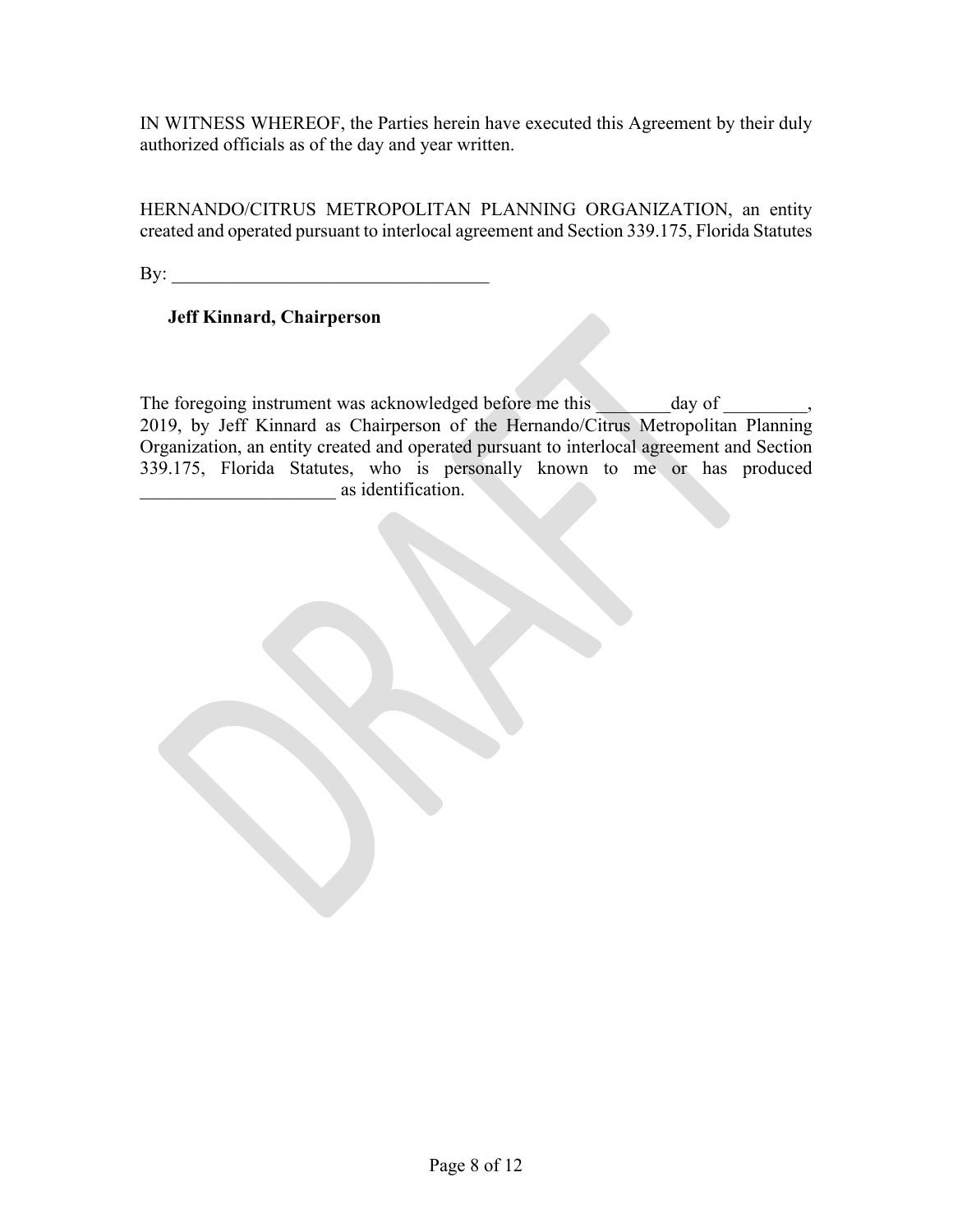PASCO COUNTY METROPOLITAN PLANNING ORGANIZATION, an entity created and operated pursuant to interlocal agreement and Section 339.175, Florida Statutes

 $\mathbf{By:}$ 

# **Jeff Starkey, Chairperson**

The foregoing instrument was acknowledged before me this day of the case of the case of  $\sim$ 2019, by Jeff Starkey, as Chairperson of the Pasco County Metropolitan Planning Organization, an entity created and operated pursuant to interlocal agreement and Section 339.175, Florida Statutes, who is personally known to me or has produced \_\_\_\_\_\_\_\_\_\_\_\_\_\_ as identification.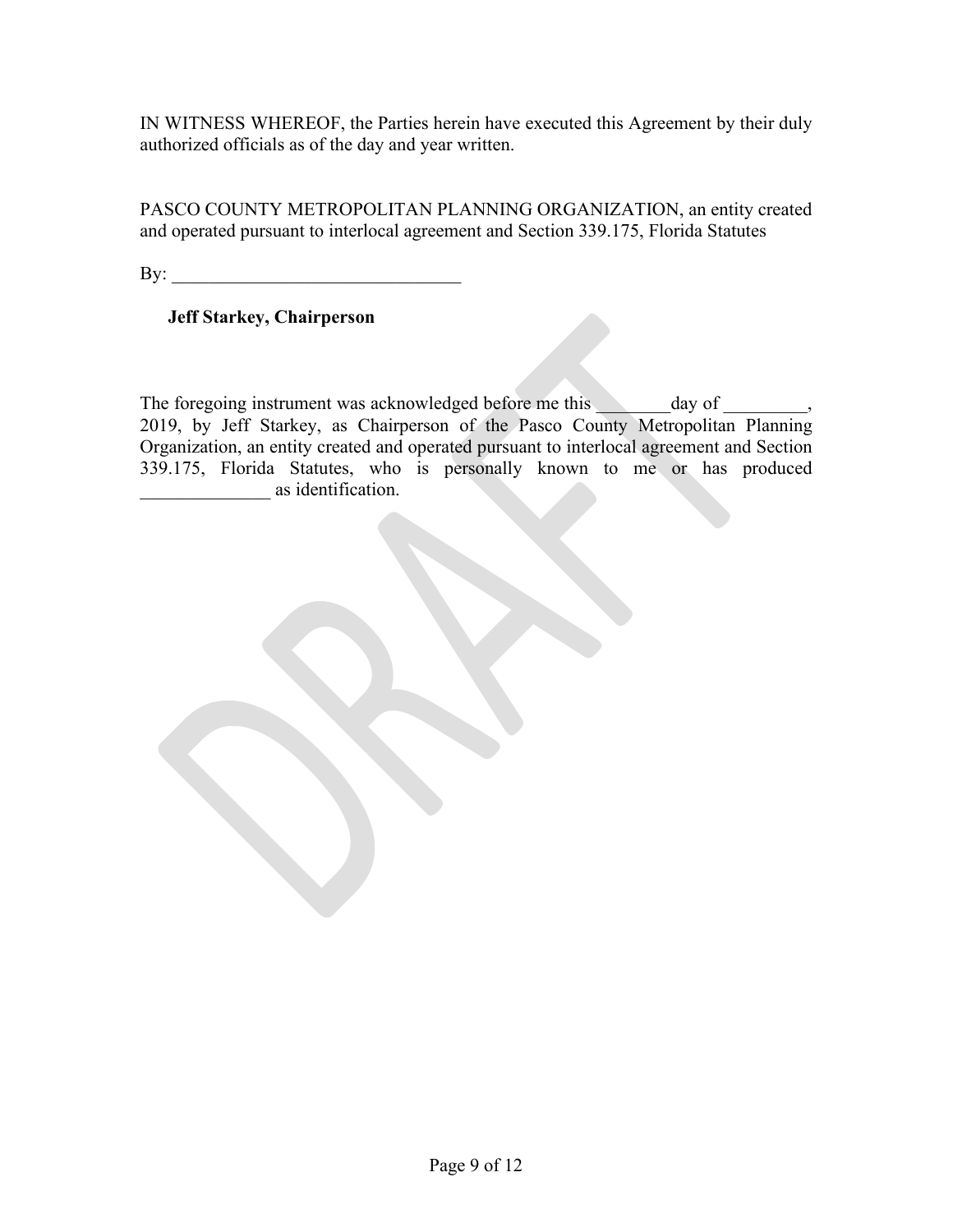PINELLAS COUNTY METROPOLITAN PLANNING ORGANIZATION, an entity created and operated pursuant to interlocal agreement and Section 339.175, Florida Statutes

 $\mathbf{By:}$ 

# **Dave Eggers, Chairperson**

The foregoing instrument was acknowledged before me this day of the case of the case of  $\sim$ 2019, by John Morroni, as Chairperson of the Pinellas County Metropolitan Planning Organization, an entity created and operated pursuant to interlocal agreement and Section 339.175, Florida Statutes, who is personally known to me or has produced as identification.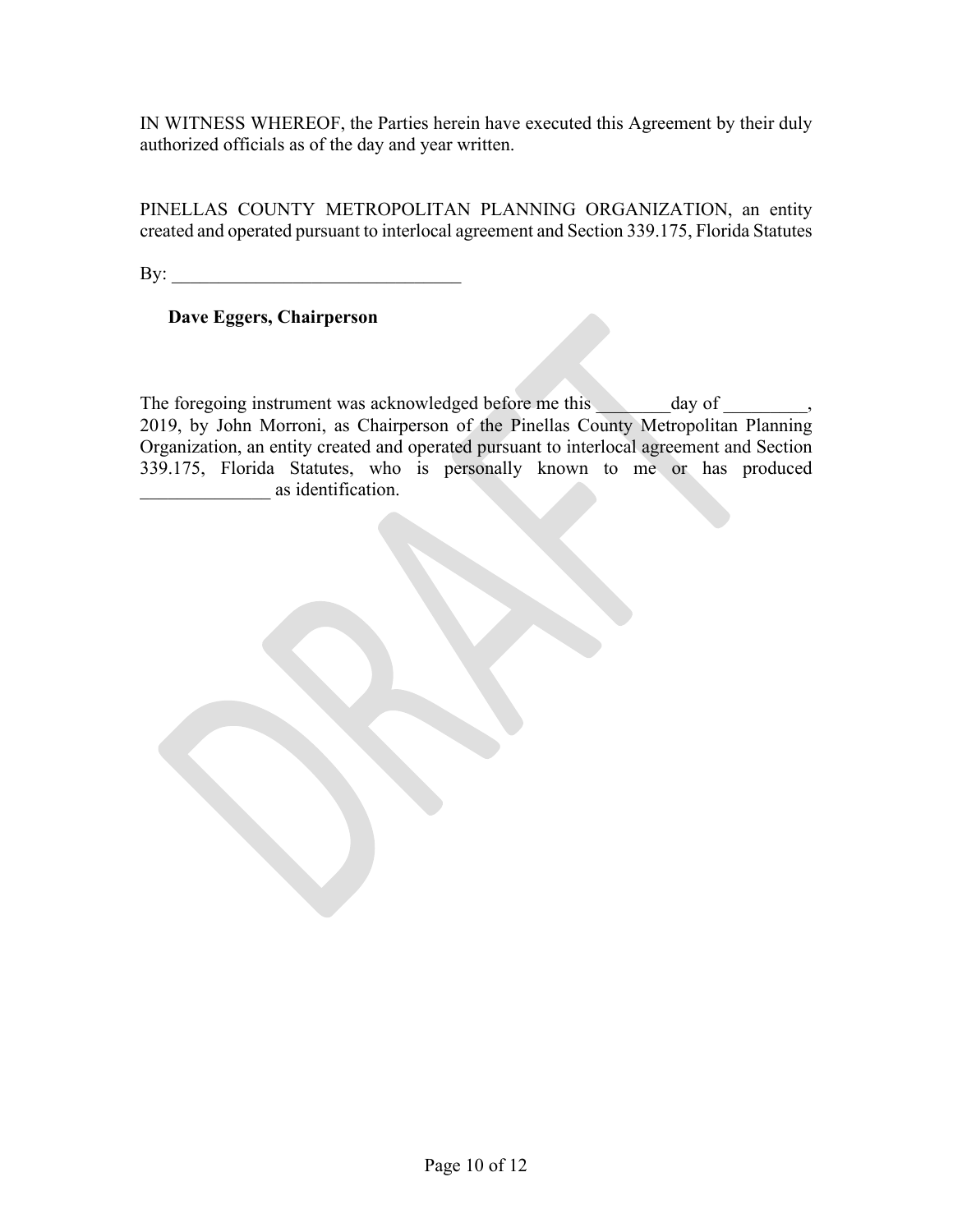POLK COUNTY TRANSPORTATION PLANNING ORGANIZATION, an entity created and operated pursuant to interlocal agreement and Section 339.175, Florida **Statutes** 

 $\mathbf{B} \mathbf{y}$ :

# **Nathaniel Birdsong, Chairperson**

The foregoing instrument was acknowledged before me this \_\_\_\_\_\_\_\_day of \_\_\_\_\_\_\_, 2019, by Nathaniel Birdsong, as Chairperson of the Polk County Transportation Planning Organization, an entity created and operated pursuant to interlocal agreement and Section 339.175, Florida Statutes, who is personally known to me or has produced as identification.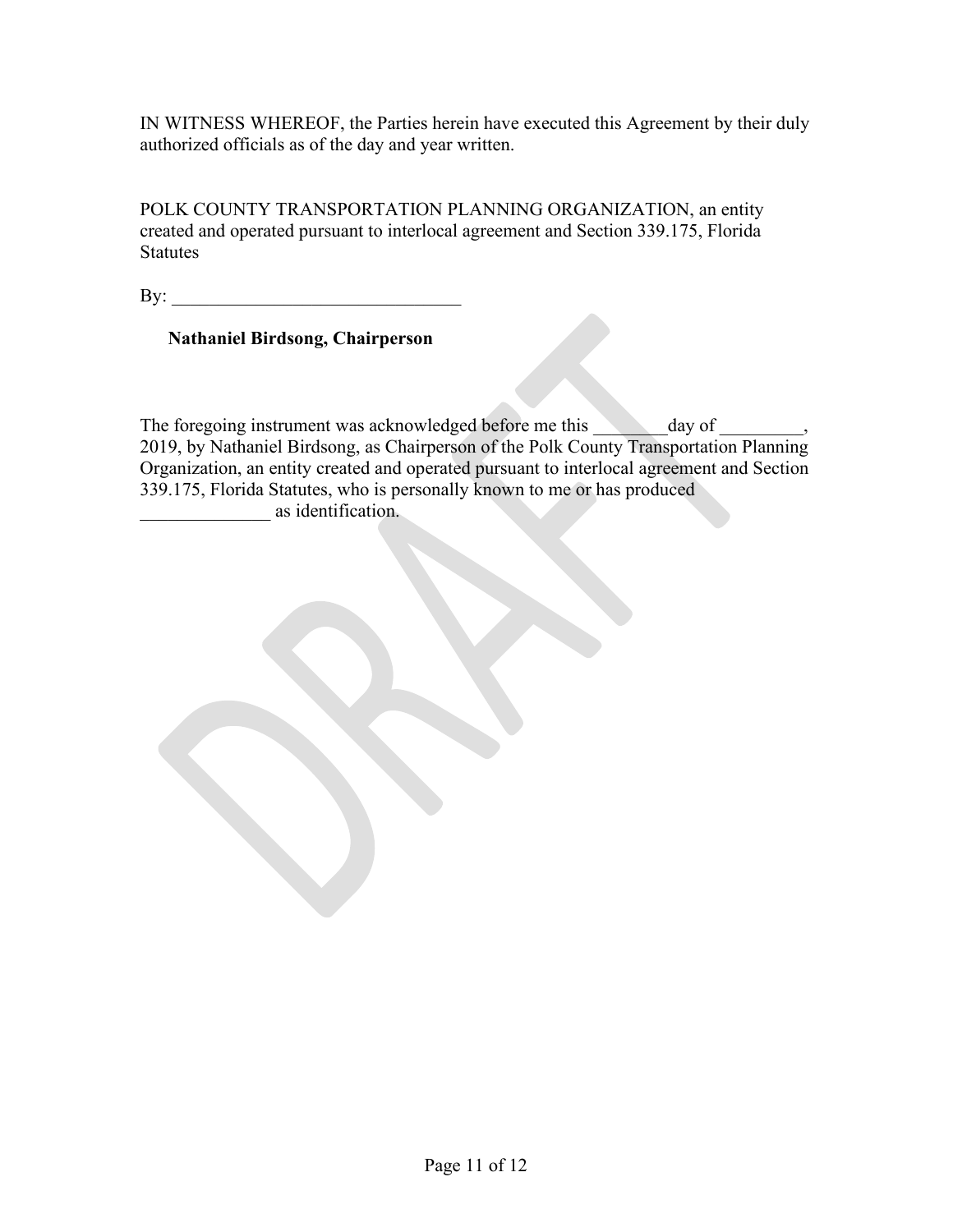SARASOTA/MANATEE METROPOLITAN PLANNING ORGANIZATION, an entity created and operated pursuant to interlocal agreement and Section 339.175, Florida Statutes

 $\mathbf{By:}$ 

# **Alan Maio, Chairperson**

The foregoing instrument was acknowledged before me this day of the case of the case of  $\sim$ 2019, by Alan Maio, as Chairperson of the Sarasota/Manatee Metropolitan Planning Organization, an entity created and operated pursuant to interlocal agreement and Section 339.175, Florida Statutes, who is personally known to me or has produced \_\_\_\_\_\_\_\_\_\_\_\_\_\_ as identification